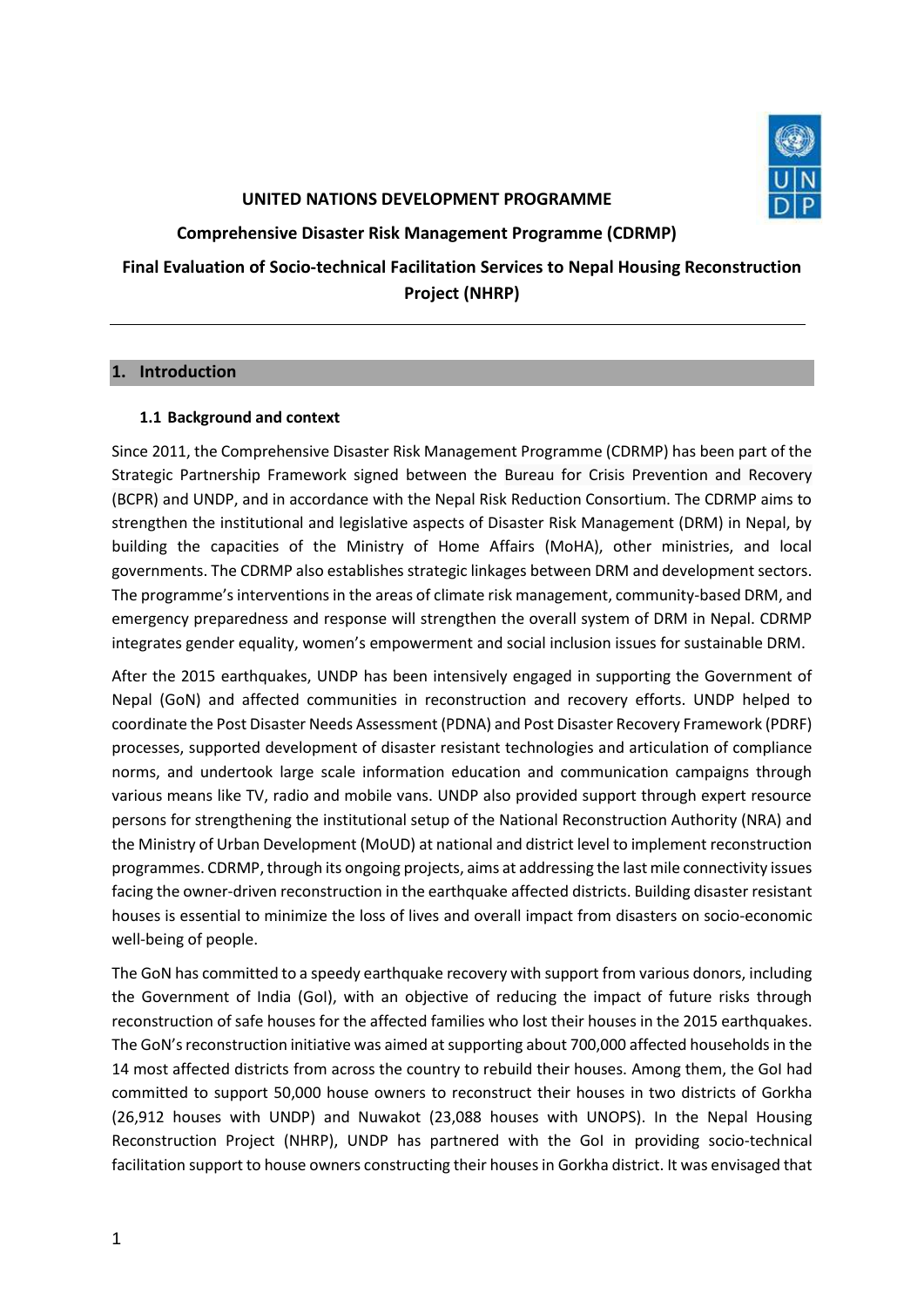the house-owners would satisfactorily complete the construction within a three-years period with available financial assistance and socio-technical support.

# **1.2 Project location, beneficiaries, duration and budget**

Under the GoI- funded NHRP, UNDP has been providing socio-technical facilitation support for housing reconstruction to 26,912 house owners identified by NRA, from two municipalities and six rural municipalities of Gorkha district. The beneficiary's households (HHs) include 1,482 HHs of single woman, 2,275 HHs having family members with disability, 116 HHs of landless, 428 HHs with elderly people, 80 HHs of orphan children and 2,938 HHs of Dalits. The project has been implemented since March 2018 and will be completed by December 2021. Since March 2018, a team of about 160 staff have been mobilized to provide socio-technical facilitation support to 26,912 house owners and implement activities under the six major projects components, that are:

- a) Facilitation of administrative procedures regarding inclusion, grant release and certification.
- b) On-site technical advice and guidance on construction technology, design options, disaster resistant features, government norms, material procurement and construction management.
- c) Technical services of design drawings, preparation for building permit process.
- d) Capacity building of all project participants, particularly house owners and masons.
- e) Concurrent monitoring and quality assurance.
- f) Facilitation of use of appropriate disaster resistant technologies.

The project has been supporting in expediting the reconstruction process by facilitating all stages and aspects of reconstruction, including banking, administration, documentation, technical support, inspection, certification, etc. Leaving No One Behind has been the core principle of the project, providing tailored support to the vulnerable HHs or those at risk of being left behind in the reconstruction process. Three years after the project was initiated, over 99% of the households have completed reconstruction. At Gorkha level, all of the 26,912 HHs were supported on tranche release issues while more than 16,500 HHs were provided with technical support for planning, costing and resources mobilization. Likewise, 1,023 HHs were supported for Participation Agreement (PA) signing process, more than 4,000 HHs were supported for building permit process and above 350 HHs were facilitated for land related issues. During the project period, more than 126,493 HH level visits were carried out by the project staff. The project has trained more than 6,800 masons, of which 524 were women masons. The project conducted 431 mobile van campaigns, 211 socio-cultural events and developed and broadcasted 164 radio programme episodes. The project also carried out five large scale and 13 small scale exposure visits, including one visit to Bhuj, India.

The project has also carried out a number of initiatives at national level in close coordination with NRA and other relevant agencies and institutions, which include, but not limited to Toll Free service under NRA, establishment of Shock Table demonstration facility at Tribhuvan University, Institute of Engineering (TU IoE) at Pulchowk, learning exposure initiatives, initiatives of knowledge management and learning documentation, etc. UNDP has also carried out initiatives on several additional areas that have added value to the project, such as enhancing resilience of the habitations, particularly related to landslides in 16 different sites, support for community infrastructure, training of communities on managing risks through enhanced preparedness, among others. While these activities were not directly covered within the ambit of the project, UNDP, with its own resources, attempted to bring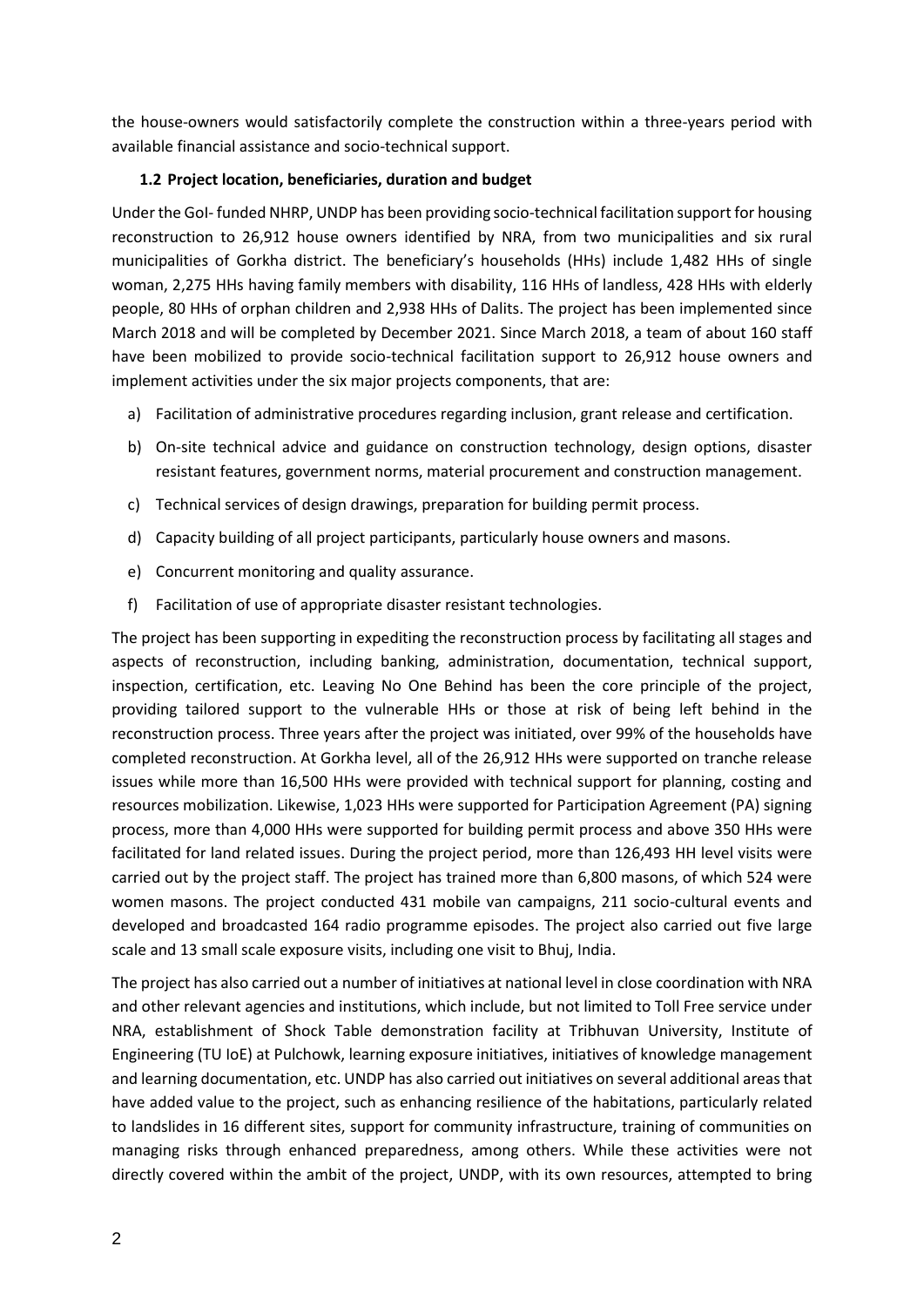some of these elements through various other projects that worked in some of the same areas as the housing project. This could also be considered in the evaluation noting that these were additional activities contributing to the broader spectrum of resilient reconstruction and recovery. The project interventions have accumulated learnings and best practices through various inputs provided, processes undertaken, and outputs achieved that would be fruitful for any similar future initiatives.

The project commenced in March 2018 with a planned end date of March 2021. However, the project implementation was directly impacted by the lockdown and travel restrictions imposed by the government to contain the spread of COVID-19. Hence, the project was extended through a no-cost until 31 December 2021. Thus, the total duration of the project is 45 months, between March 2018 – December 2021. The total approved budget for Socio-technical facilitation component of the project was USD 8.7 million. As the project comes to an end on 31 December 2021, UNDP is planning to commission a final evaluation to identify and document achievements and project results, challenges, lessons learned and best practices. The findings of the final evaluation will provide way forward for any future course of action. Thus, the final evaluation report is expected to include specific recommendations for future interventions.

| PROJECT/OUTCOME INFORMATION                      |                                                                                                                                                                                                                                                                                                                      |                                           |  |  |
|--------------------------------------------------|----------------------------------------------------------------------------------------------------------------------------------------------------------------------------------------------------------------------------------------------------------------------------------------------------------------------|-------------------------------------------|--|--|
| Project/outcome title                            | Socio-technical<br>Facilitation<br><b>Reconstruction Project (NHRP)</b>                                                                                                                                                                                                                                              | <b>Services</b><br>Nepal<br>Housing<br>to |  |  |
| Atlas ID                                         | 00107348                                                                                                                                                                                                                                                                                                             |                                           |  |  |
| Corporate<br>and<br>outcome<br>output            | <b>UNDAF/ CPD Outcome 3:</b> By 2022, environmental management,<br>sustainable recovery and reconstruction, and resilience to climate<br>change and natural disaster are strengthen at all levels<br>CPD Output 3.5: Improved capacities of communities and<br>government for resilient recovery and reconstruction. |                                           |  |  |
| Country                                          | Nepal                                                                                                                                                                                                                                                                                                                |                                           |  |  |
| Region                                           | <b>Asia Pacific</b>                                                                                                                                                                                                                                                                                                  |                                           |  |  |
| Date project document signed                     | 08 March 2018                                                                                                                                                                                                                                                                                                        |                                           |  |  |
|                                                  | <b>Start</b>                                                                                                                                                                                                                                                                                                         | Valid period                              |  |  |
| Project dates                                    | 08-03-2018                                                                                                                                                                                                                                                                                                           | 31-12-2021                                |  |  |
| Project budget                                   | USD 8.7 million                                                                                                                                                                                                                                                                                                      |                                           |  |  |
| Project expenditure at the<br>time of evaluation | USD XX (will be updated during the evaluation)                                                                                                                                                                                                                                                                       |                                           |  |  |
| <b>Funding source</b>                            | Government of India (GoI)                                                                                                                                                                                                                                                                                            |                                           |  |  |

The project information is summarized in the below table: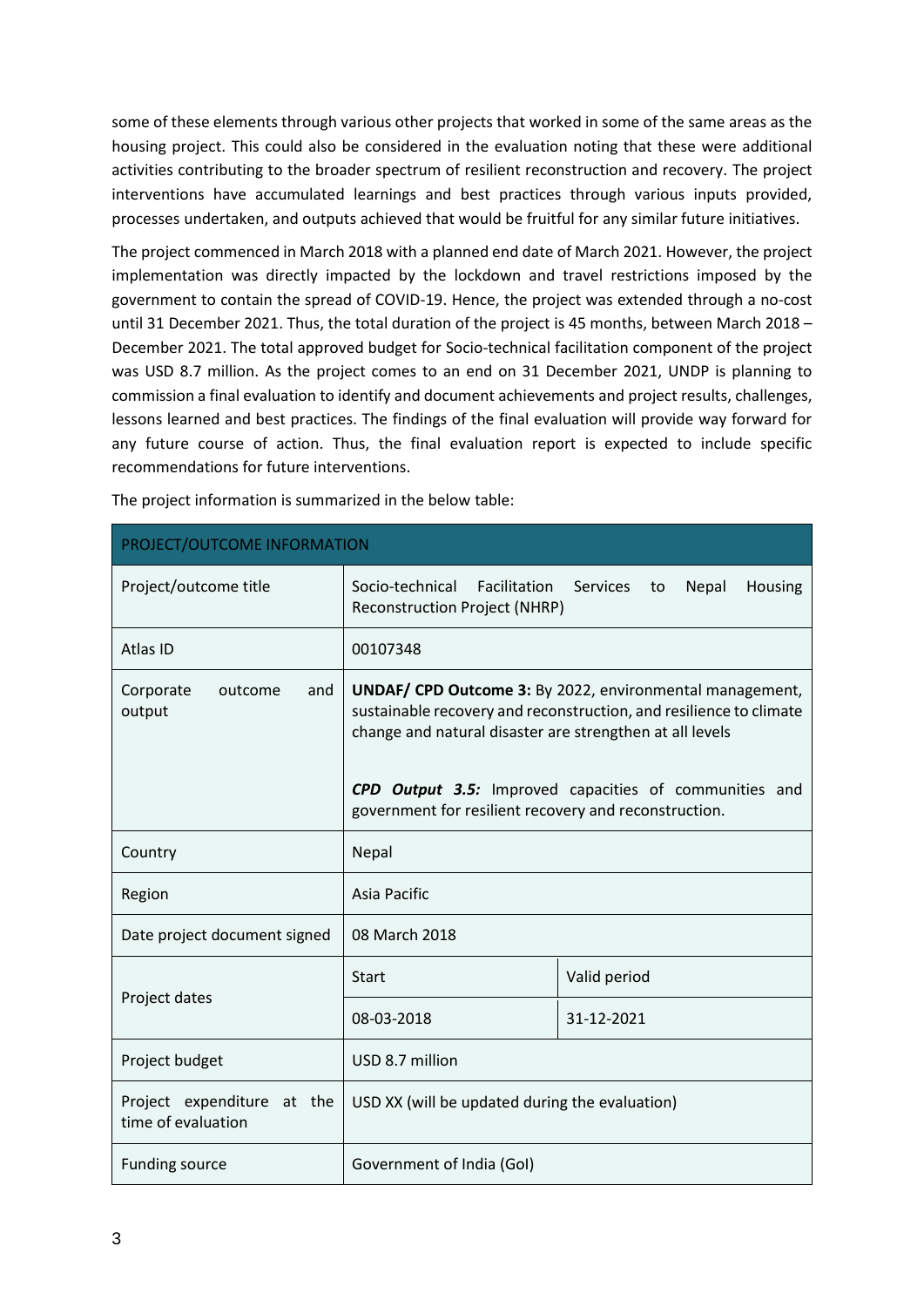| Implementing party | Owner Driven Reconstruction Collaboratives (ODRC) Members:<br>SEEDS India, UNNATI India, Hunnarshala, India and CEDAP India,<br>and two local NGOs: SSICDC Gorkha and SCDC Gorkha. This<br>includes eight project implementing local governments,<br>including: Gorkha and Palungtar municipalities; and Aarughat,<br>Ajirkot, Dharche, Gandaki, Sahid Lakhan and Siranchowk rural |  |
|--------------------|------------------------------------------------------------------------------------------------------------------------------------------------------------------------------------------------------------------------------------------------------------------------------------------------------------------------------------------------------------------------------------|--|
|                    | municipalities                                                                                                                                                                                                                                                                                                                                                                     |  |

## **1.3 Project implementation approach**

At federal level, the project works closely with NRA, MoUD, MoHA and other relevant stakeholders. At the municipal level, the project activities are being implemented in close coordination with the local governments, including the elected representatives and government officials. The Project is also closely working with social structures at community level, for example Tole Lane Organizations (TLOs), women's groups, population receiving Social Security Fund (SSF), Dalit and Muslims communities, etc.

The project adopts a strategy of enabling owners to reconstruct their houses with adequate information, knowledge, guidance and handholding support on administrative and technical aspects through assigning appropriate personnel at community, local, district and national level. In delivering this, the project focuses on HH level engagement on a regular basis. Each of the beneficiary HHs is provided with all required technical and administrative support, with a number of on-site visits to the houses under construction. Awas Nirman Saathi (ANS), skilled masons are assigned to look after the HHs in a cluster/settlement basis throughout the house reconstruction process starting with their agreement process at local government level. Any administrative and social issues are addressed engaging social mobilizers at HH levels, connecting the HHs with their ward and municipal local government offices, with trained masons and others related to the reconstruction issues. ANS and masons are guided by engineers and sub-engineers. Field/cluster staff are further backstopped by district teams.

To deliver effective and high-quality socio-technical facilitation services, UNDP has partnered with the Owner Driven Reconstruction Collaborative (ODRC). ODRC is a network of registered institutions in India working to support national and state governments in instituting and facilitating the owner driven housing reconstruction process. ODRC in Nepal includes four participating organisations from India: i) Hunnarshala Foundation, ii) UNNATI – Organisation for Development Education, iii) SEEDS Technical Services; and iv) Centre for Ecocentric Development and Peoples' Action (CEDAP). All four organisations are collectively referred as ODRC.

**Human Resource Mobilization:** Overall management of the GoI-funded project falls under CDRMP and apart from CDRMP's regular staff, there is a dedicated project team for the NHRP at the central level in Kathmandu (one Technical Specialist, one Project Coordinator, one Senior Programme Officer, one Admin/Finance Officer and one Assistant). This team is also supported by two international housing experts. At day-to-day delivery level, there are district level and Municipal teams put in place comprising certain staffing structures, which totalled 160 staff. The types of staff include technical specialists on housing, engineers, sub-engineers, retrofitting experts, Awas Nirman Saathi, social mobilizers, social experts, building permit experts, draft persons and structural engineer/s. The district and municipal teams are mainly responsible for effective and efficient implementation of project activities in close coordination with the local governments, district level authorities and other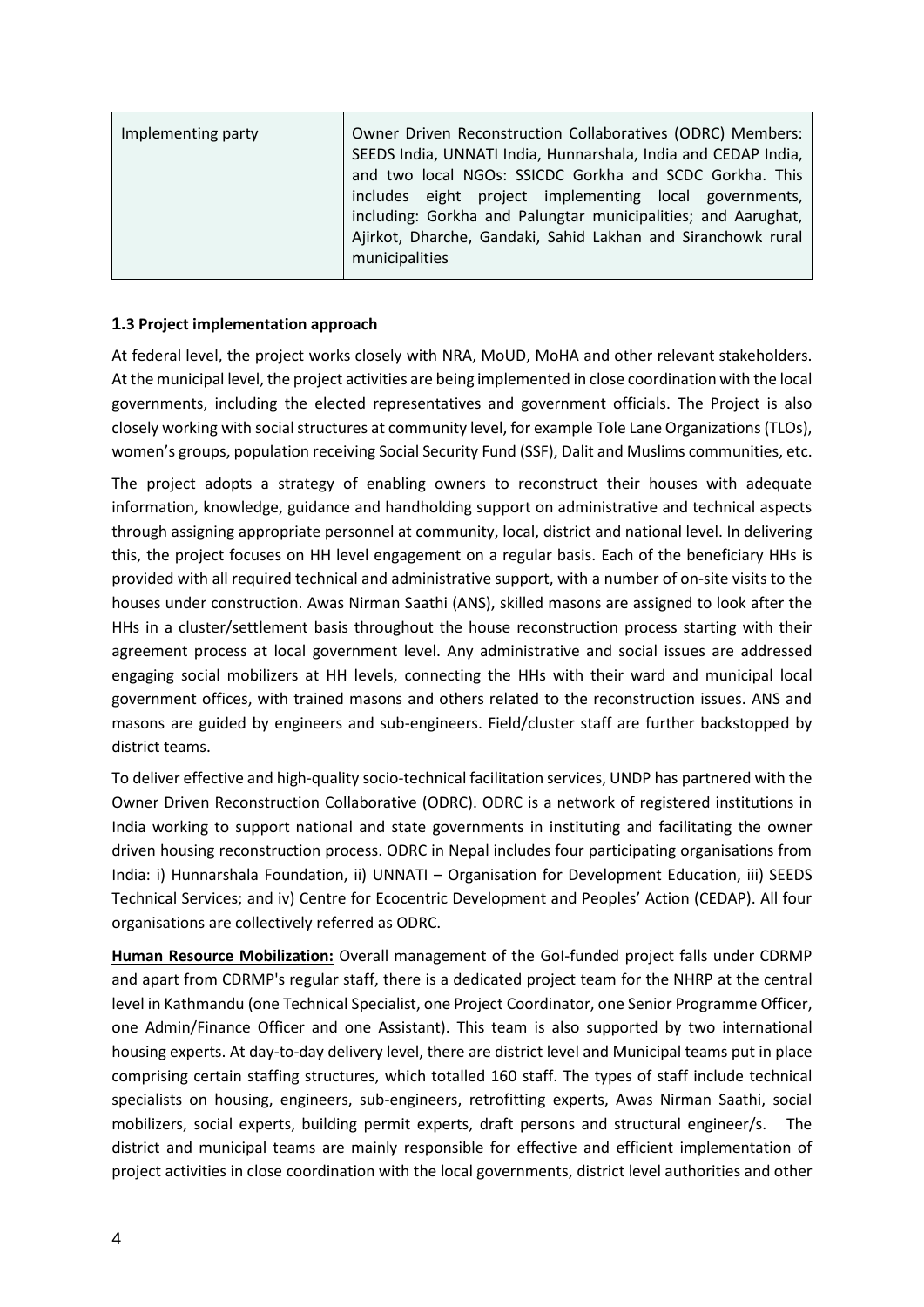stakeholders. The municipal teams in each municipality are supported through District Support Team (DST).

# **1.4 Covid-19 situation and its impact in project implementation**

As Gorkha district itself also suffered from COVID-19, the NHRP had to be delivered in the COVID-19 contexts, including several lockdowns imposed by the federal and district authorities. With the months' long lockdowns in 2020 and 2021 respectively, field movements of the project staff within and outside the district were limited. The project identified some alternate mechanism and means, mostly reorganized staff mobilization approach and assigned local staff to the HH levels while engineers provided distance guidance through virtual means. Some of the capacity building training activities, mostly for the project staff, were also carried out virtually during the lockdown periods. Regular coordination was done with district and municipal authorities in easing transportation of construction materials by house owners. Health specific safety measures were thoroughly applied, including awareness-raising, availing enough number of protective masks, sanitizers and fever measuring thermal guns. The health personal protective equipments were also provided to municipal offices and their health service units. Some resources from the project were mobilized in purchasing these facilities and services.

## **2.** Purpose and objectives of the Evaluation

The overall purpose of this final evaluation is to assess the results achieved and lessons learnt from the project implementation delivered by the Socio-technical Facilitation (STF) services to NHRP in Gorkha. The final evaluation should assess the results achieved against targets, effectiveness of the implementation approaches, in contribution to higher level outcome results and identify and document the challenges, lessons learnt and good practices, and make specific recommendations for future course of actions for any such similar interventions. The evaluation will focus on key aspects of the project, such as i) reflection on the need identified, design and structure of socio-technical facilitation services, ii) inputs provided or process of service delivery, and iii) outcome of services – to provide a comprehensive understanding on how it responded to the pre-identified needs, and the extent of services provided to the house owners that would lead to disaster resilient construction of houses.

#### The specific objectives are:

- To assess the relevance and effectiveness of the socio-technical facilitation support provided to earthquake affected house owners in rebuilding their houses in Gorkha district as part of the NHRP.
- To assess the relevance and effectiveness of the approaches adopted, focusing on ownerdriven private housing reconstruction.
- To assess relevance, effectiveness and sustainability of different capacity building initiatives carried out by the project at different levels.
- To assess effectiveness of partnerships of the NHRP with local governments (municipalities and rural municipalities), NRA (including its district level establishments), and national level government agencies and associated institutions, and other key stakeholders.
- To assess the effectiveness of the project's assistance to vulnerable households including women, Dalit and people with disability for their housing reconstruction.
- To assess the effectiveness of information management and outreach activities carried out by the project.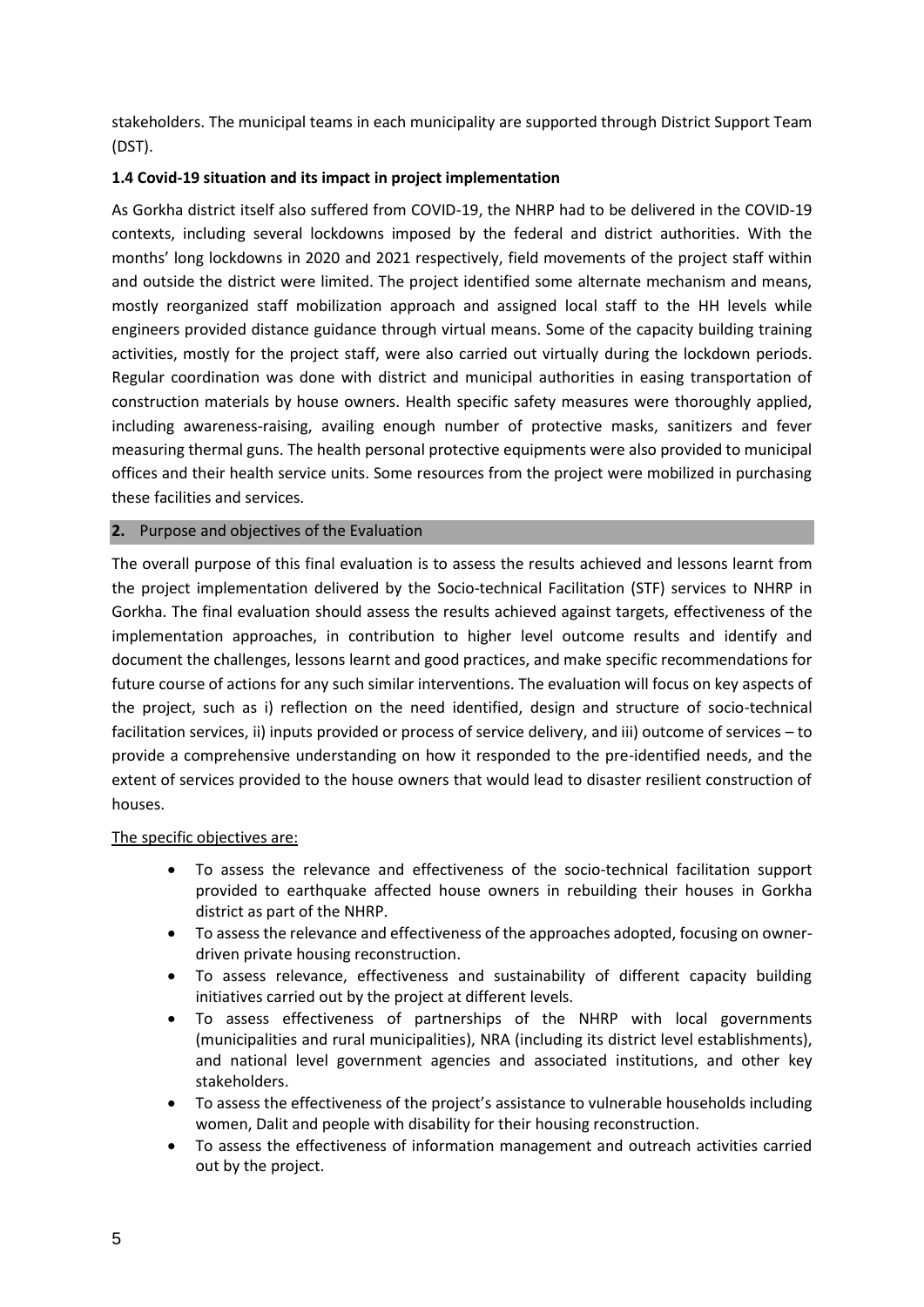### **3. Scope of work**

The final project evaluation should assess the relevance, coherence, effectiveness, efficiency, sustainability and impact of the socio-technical facilitation and institutional supports provided by the project at different levels. In addition, the evaluation should indicate if the produced results are in the right direction towards facilitating the owner driven safer housing reconstruction. Particularly, the evaluation should cover at least the following areas.

- Relevance of the project: review the progress against its purpose, objectives and deliverables as per the project documents and its components, mostly related to Building Permit Studios (BPS), socio-technical support, retrofitting, capacity building trainings, IEC, support to excluded and vulnerable groups, toll-free numbers, etc.
- Effectiveness and efficiency of implementation approaches: review project's technical as well as operational approaches and deliverables, quality of results and their impact, alignment with national priorities and responding to the needs of the 2015 earthquake impacted HHs and stakeholders.
- Review the project's approaches, in general and with regards to mainstreaming of gender equality and social inclusion, with particular focus on women and excluded groups, including people with disability.
- Review and assess the risks and opportunities (in terms of resource mobilization, synergies and areas of interventions) related to future interventions.
- Review external factors like COVID-19 pandemic beyond the control of the project that have affected it negatively or positively and the approaches applied in fixing hindrances.
- Review planning, management and quality assurance mechanisms for the delivery of the project interventions.
- Review coordination, communication, dissemination and visibility processes and mechanisms with the stakeholders and beneficiaries.

# **4. Evaluation Criteria and guiding questions**

The evaluation will follow the six OECD-DAC evaluation criteria - Relevance, Coherence, Effectiveness, Efficiency, Sustainability and Impact. Human rights and gender equality and social inclusion, including disability, will be added as cross-cutting criteria. The guiding questions outlined below should be further refined by the consultant and agreed with UNDP.

| <b>Criteria</b> | <b>Evaluation Questions</b>                                                                                                                                                                                                                  |
|-----------------|----------------------------------------------------------------------------------------------------------------------------------------------------------------------------------------------------------------------------------------------|
| Relevance       | How relevant were the overall design and approaches of the project?<br>To what extent was the project in line with national development priorities,<br>٠<br>country programme outputs and outcome, the UNDP Strategic Plan, and the<br>SDGs? |
|                 | To what extent the project was able to address the needs of the earthquake<br>٠<br>impacted target groups in the changed contexts like political dynamic, COVID-<br>19 pandemic?                                                             |
|                 | To what extent were the objectives of the project design (inputs, activities,<br>$\bullet$<br>outputs and deliverables) logical and coherent? Did the project contribute to<br>the outcomes and outputs of the UNDP CPD?                     |
|                 | Did the results contribute well in facilitating the reconstruction efforts of the<br>$\bullet$<br>NRA in the project areas?                                                                                                                  |
|                 | To what extent has the project been able to adapt to the needs of the different<br>٠<br>target groups (including promoting the gender equality and social inclusion                                                                          |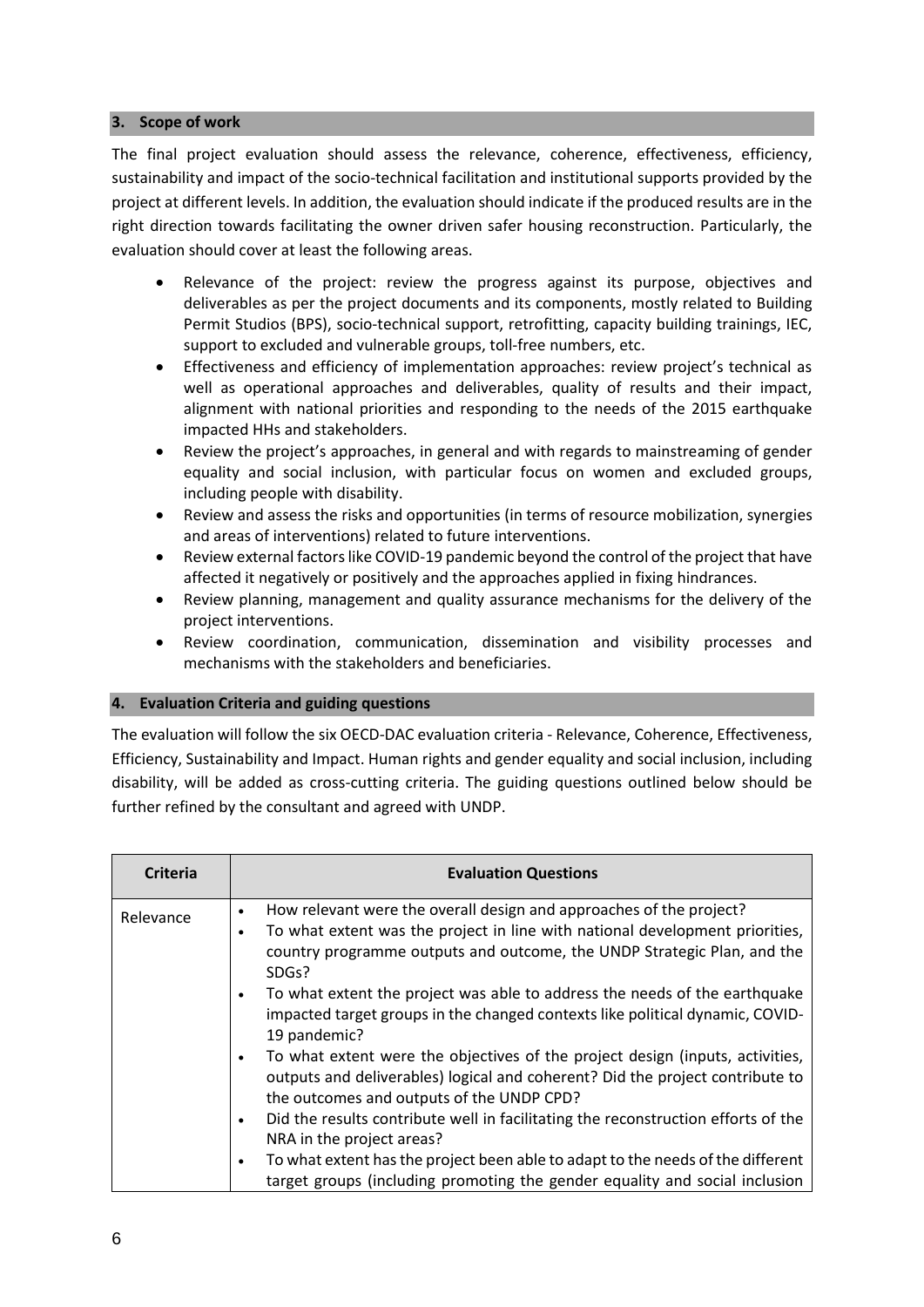|                | aspects) in terms of creating enabling environment for inclusive, affordable<br>and people-centred reconstruction policies and actions?                                                                                                                                                                                                                                                                                                                                                                                                                                                                                                                                                                                                                                                                                                                                                                                                                                                                             |
|----------------|---------------------------------------------------------------------------------------------------------------------------------------------------------------------------------------------------------------------------------------------------------------------------------------------------------------------------------------------------------------------------------------------------------------------------------------------------------------------------------------------------------------------------------------------------------------------------------------------------------------------------------------------------------------------------------------------------------------------------------------------------------------------------------------------------------------------------------------------------------------------------------------------------------------------------------------------------------------------------------------------------------------------|
| Effectiveness  | To what extent the project activities were delivered effectively in terms of<br>quality, quantity and timing?<br>What factors have contributed to achieving or not achieving the intended<br>$\bullet$<br>outputs?<br>To what extent were the project results achieved, considering men, women,<br>$\bullet$<br>and excluded and vulnerable groups, including persons with disability?<br>What were the lessons learned and how were feedback/learning incorporated<br>$\bullet$<br>in the subsequent process of planning and implementation?<br>How effective has the project been in enhancing the capacity of the<br>$\bullet$<br>communities and local governments to create enabling environment for<br>inclusive post-disaster reconstruction management?<br>To what extent the project interventions, such as Revolving Fund and in-kind<br>$\bullet$<br>support including on-site training activities, were effective?<br>To what extent the project's adaptation to the COVID-19 context was<br>effective? |
| Coherence      | How well the intervention fit in changed contexts like COVID-19 pandemic?<br>$\bullet$<br>To what extent the intervention was coherent with Government policies<br>$\bullet$<br>To what extent the intervention addressed the synergies and interlinkages<br>$\bullet$<br>with other interventions carried out by UNDP or Government of Nepal?<br>(internal coherence)<br>To what extent the intervention was consistent with other actors'<br>$\bullet$<br>interventions in the same context or adding value to avoid duplication of the<br>efforts? (External coherence)                                                                                                                                                                                                                                                                                                                                                                                                                                          |
| Efficiency     | How efficiently were the resources including human, material and financial,<br>$\bullet$<br>used to achieve the project results in a timely manner?<br>To what extent was the existing project management structure appropriate<br>$\bullet$<br>and efficient in generating the expected results?<br>To what extent has the project implementation strategy and its execution<br>been efficient and cost-effective?                                                                                                                                                                                                                                                                                                                                                                                                                                                                                                                                                                                                 |
| Sustainability | To what extent did the project interventions contribute towards sustaining the<br>results achieved by the project, ensuring ownership of the local governments?<br>What could be potential new areas of work and innovative measures for<br>$\bullet$<br>sustaining the results?<br>To what extent the project contributed in building capacities at local level,<br>$\bullet$<br>including of local governments?<br>To what extent have lessons learned been documented by the project on a<br>$\bullet$<br>continual basis to inform the project for needful change?<br>What could be done to strengthen exit strategies and sustainability of the<br>$\bullet$<br>project?<br>What are the plans or approaches of the local authorities to ensure that the<br>$\bullet$<br>initiatives will be continued after the project ends?<br>How has project contributed towards replication of initiatives at the local<br>$\bullet$<br>level?                                                                           |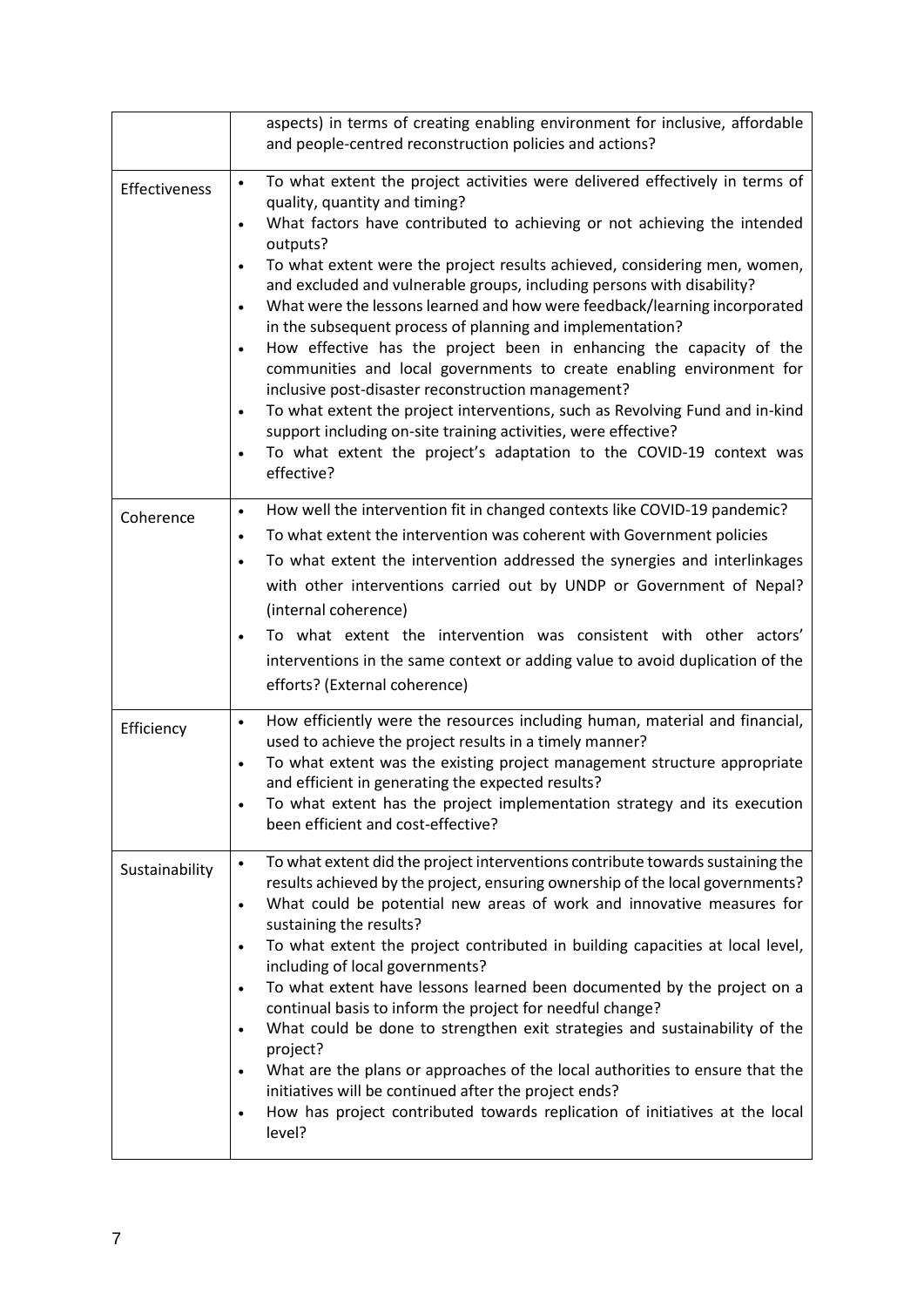| Impact                                           | To what extent the project initiatives indicate that intended impact will be<br>achieved in the future?                                                                                                                                                                                                                                                                                                                                                                                                                                                                                                                                  |
|--------------------------------------------------|------------------------------------------------------------------------------------------------------------------------------------------------------------------------------------------------------------------------------------------------------------------------------------------------------------------------------------------------------------------------------------------------------------------------------------------------------------------------------------------------------------------------------------------------------------------------------------------------------------------------------------------|
| Human rights                                     | To what extent have Dalit, ethnic minorities, people with disability, women,<br>$\bullet$<br>senior citizen and other excluded and vulnerable groups benefitted from the<br>work of the project and with what impact?<br>To what extent have the project integrated a Human Rights Based Approach<br>$\bullet$<br>in the design, implementation and monitoring of the project?<br>Have the resources been used in an efficient way to address Human Rights in<br>the implementation (e.g. participation of targeted stakeholders, collection of<br>disaggregated data, etc.)?                                                            |
| Gender<br>equality<br>and<br>social<br>inclusion | To what extent the project approach was effective in promoting gender<br>$\bullet$<br>equality and social inclusion - particularly focusing on the excluded and the<br>poor through technology transfer, mass awareness including media and social<br>campaigns, planning, orientation and training?<br>To what extent have gender equality, the empowerment of women and social<br>$\bullet$<br>inclusion been addressed in the design, implementation and monitoring of the<br>project?<br>To what extent has the project promoted positive changes of women and<br>$\bullet$<br>excluded groups, including persons with disabilities? |
| Disability                                       | Were persons with disabilities consulted and meaningfully involved in<br>$\bullet$<br>programme planning and implementation?<br>What proportion of the beneficiaries of the project were persons with<br>disabilities?<br>What barriers did persons with disabilities face to effectively benefit from the<br>project?                                                                                                                                                                                                                                                                                                                   |

# **5. Methodology**

The evaluation methods provided here are indicative only. The consulting team should review the methodology and propose the final methods and data collection tools as part of the inception report. The methods and tools should adequately address the issues of gender equality and social inclusion, human rights and disability issues.

The evaluation should include a mix of qualitative and quantitative processes and methodologies. The consulting team must provide evidence-based information that is credible, reliable and useful. The consulting team is expected to follow a participatory and consultative approach ensuring close engagement with government counterparts, project team including PMT, UNDP Country Office and other key stakeholders, including project beneficiary households. Therefore, the team will work closely with the UNDP Country Office team to undertake the evaluation adopting at least the following methods:

• **Document review**: review of project document/proposals, project's periodic progress reports (monthly, quarterly and annual), concurrent monitoring/quality assurance reports, JPMC update presentations and reports, IEC, visibility and media coverage, published papers/articles/blogs/stories, case stories and testimonials, RIMS data, project extension documents and other relevant documents. As the documentation is robust with various knowledge projects developed in past three years, the consultant should conduct thorough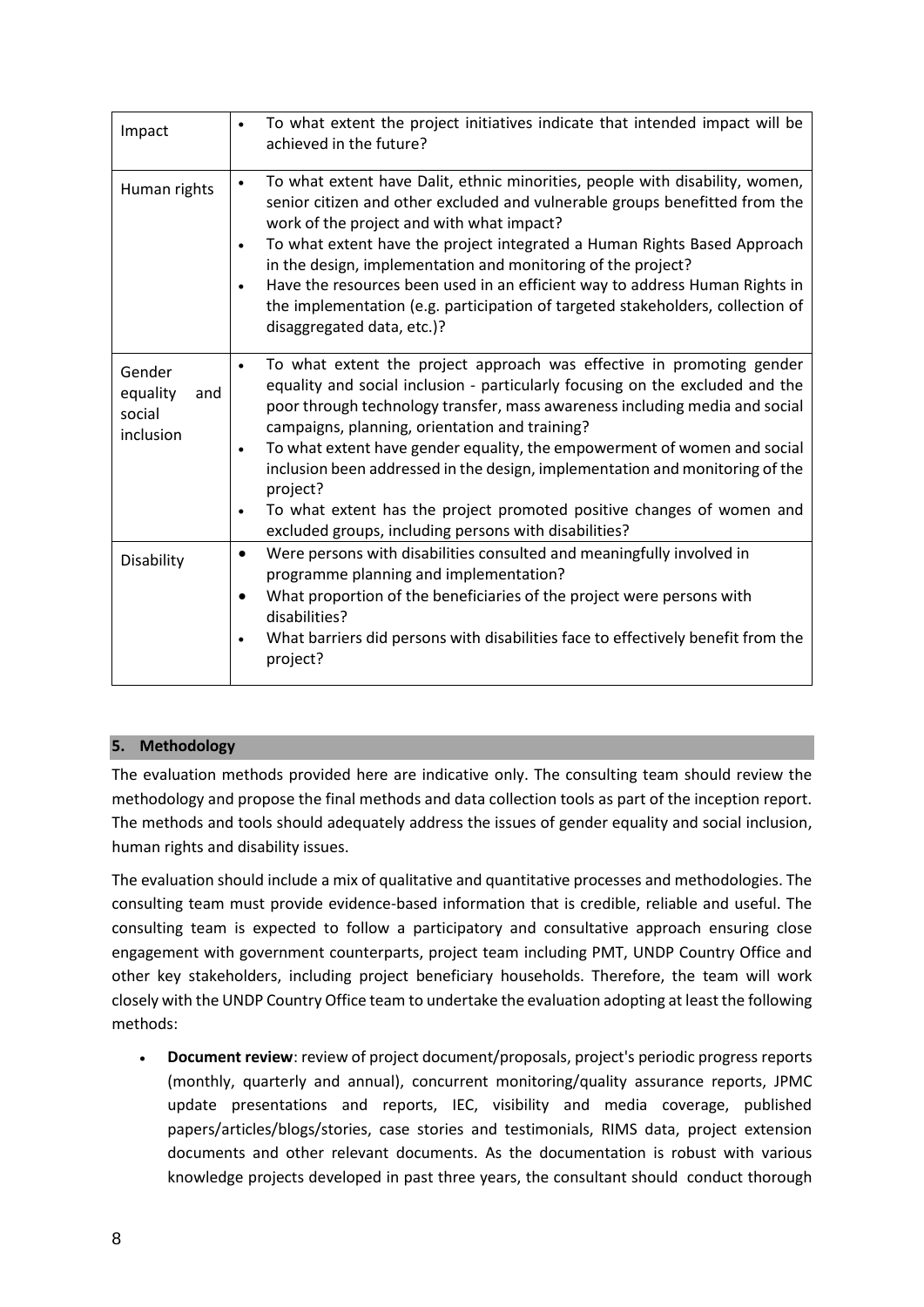desk review of the available documents before planning for the field visit.

- **Consultations** with UNDP/CDRMP programme staff, local authorities (Municipalities and Wards) of the project areas, officials of NRA, District Level Programme Implementation Unit (DLIPU), Grant Management and Local Infrastructures (GMALI), DUDBC/MoUD, institute of Engineering (IoE), NDRRMA and other stakeholders as per the need.
- **Field observations, interactions** (structured, semi-structured) and consultations with the beneficiaries (project supported vulnerable households, trained masons, contractors). Due to COVID situation, the team may also need to plan for virtual interactions and meetings, in case if in-person meetings and field visits are restricted.
- **Briefing and debriefing sessions** with UNDP CO and Project team as well as with other partners will be organised.
- **Data review and analysis** of monitoring and other data sources and methods. To ensure maximum validity, reliability of data (quality) and promote use, the evaluation team will ensure triangulation of the various data sources.

**Gender, inclusion and human rights lens:** All evaluation products need to address gender, inclusion, and human right issues. The process/steps mentioned above should ensure that the most appropriate and relevant data are gathered for the above-mentioned objectives. Care must be taken to ensure the voices of women, minority and vulnerable groups are captured. Based on the analysis and findings, the recommendations should be provided for future direction of the initiatives.

The final methodological approach, including interview schedule, field visits, evaluation matrix and data to be used in the evaluation should be clearly outlined in the inception report and fully discussed and agreed with UNDP. The evaluator should select the respondents using an appropriate sampling technique. While selecting the respondents, the evaluator should ensure gender balance and social inclusion. Findings of the evaluation must be based on evidence (and not just opinion of the people).

The consultant will have to submit the final full report in English. The structure and content of the report should meet the requirements of the UNDP Evaluation Guideline. The final report must meet the IEO's Quality Assessment (QA) criteria. Multiple reiterations may be required until the final report is approved.

#### **6. Implementation arrangement**

The principal responsibility for managing this Evaluation resides with the UNDP CO in Nepal. The UNDP CO will contract the consultant and ensure the timely provision of logistic arrangements for implementation of the evaluation. The consultant will directly report to Evaluation Manager, i.e. RBM Analyst in this case.

RBM Analyst/Evaluation Manager will assure smooth, quality and independent implementation of the evaluation with needful guidance from UNDP's Senior Management. The Project team will be responsible for providing required information, furnishing documents for evaluation to the consultant in leadership of Portfolio Manager of the Resilience portfolio. They will also be responsible for the logistic arrangements of the evaluation, for setting up stakeholder consultations and interviews as needed, arranging field visits, coordinating with the governments and development partners, etc.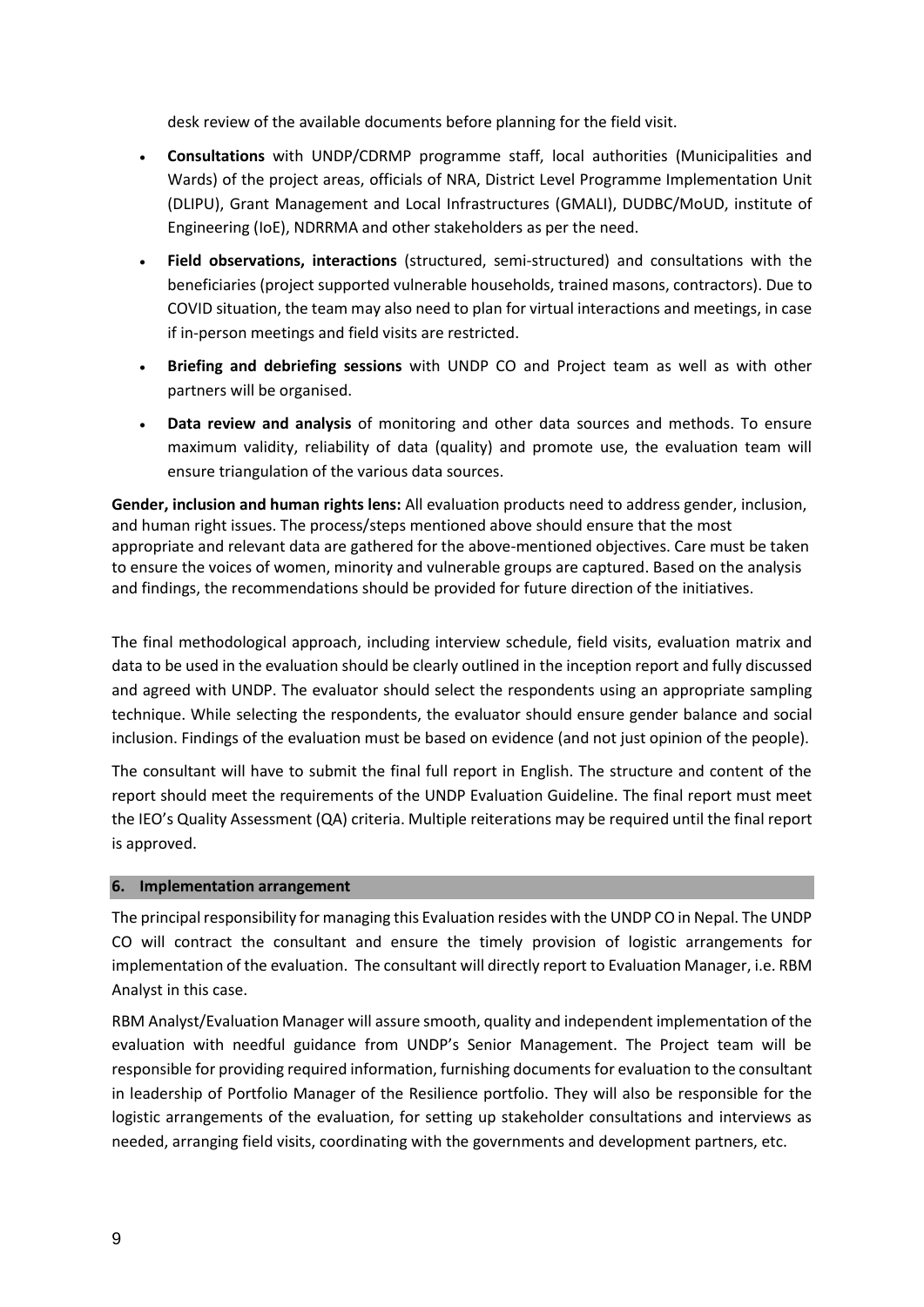The evaluation will remain fully independent. The consultant will maintain all the communication through the Evaluation Manager. The Evaluation Manager should clear each step of the evaluation. The final evaluation report will be signed off by Deputy Resident Representative (DRR).

A mission wrap-up meeting will be organized during which comments from participants/stakeholders will be noted for incorporation in the final report.

The evaluation team will be briefed by UNDP upon arrival on the objectives, purpose and scope of the Final evaluation. Key relevant project documents mentioned in Annex 13.1 will be provided to the consultant after signing the contract. The consultant should review the relevant documents and share the draft inception report before the commencement of the field mission. The consultant should revise the methodology, data collection tools and evaluation questions. The final methodology and instruments should be proposed in the inception report including the evaluation schedule and evaluation matrix which guides the overall implementation of the evaluation.

## **7. Expected Deliverables**

The evaluator should submit the following deliverables:

- **Inception report** detailing the reviewer's understanding of what is being evaluated, why it is being evaluated, and how (methodology) it will be evaluated. The inception report should also include a proposed schedule of tasks, evaluation tools, evaluation questions for each evaluation criteria and interviewee, activities, deliverables and the final report proposed structure.
- **Evaluation matrix** includes key criteria, indicators and questions
- **Evaluation debriefing** immediately after completion of data collection, the evaluator should provide preliminary debriefing and findings to the UNDP.
- **Draft Evaluation report** for review and comments.
- **Evaluation Audit Trail** The comments on the draft report and changes by the evaluation consulting team or in response to them should be retained by the consulting team to show how they have addressed comments.
- **Final evaluation report** within stipulated timeline with sufficient detail and quality by incorporating feedback from the concerned parties.
- **An exit presentation** on the evaluation findings and recommendations.

# **8. Team composition and required competencies**

The evaluation will be carried out through a team of two national consultants. The persons involved in any way in the design, management or implementation or advising any aspect of the intervention that is the subject of the evaluation will not be qualified. The team composition should be gender inclusive to the extent possible. The evaluator will be selected by UNDP CO. The two consultants are expected to work as a team. In case of difference of opinion, the Team Leader will make the final decision.

The draft division of time among team members is given in below table. The consultants are expected to work in parallel as a team and the total of estimated persons days to complete the evaluation should not exceed 50 days (30 days for Team Leader and 20 days for Team member).

| <b>Deliverables/ Outputs</b> | <b>Estimated</b><br>Person | 1 Team<br>Leader-<br><b>National</b><br>consultant<br>$(30 \text{ days})$ | 1 Team<br>Member-<br><b>National</b><br>consultant<br>$(20 \text{ days})$ |
|------------------------------|----------------------------|---------------------------------------------------------------------------|---------------------------------------------------------------------------|
|------------------------------|----------------------------|---------------------------------------------------------------------------|---------------------------------------------------------------------------|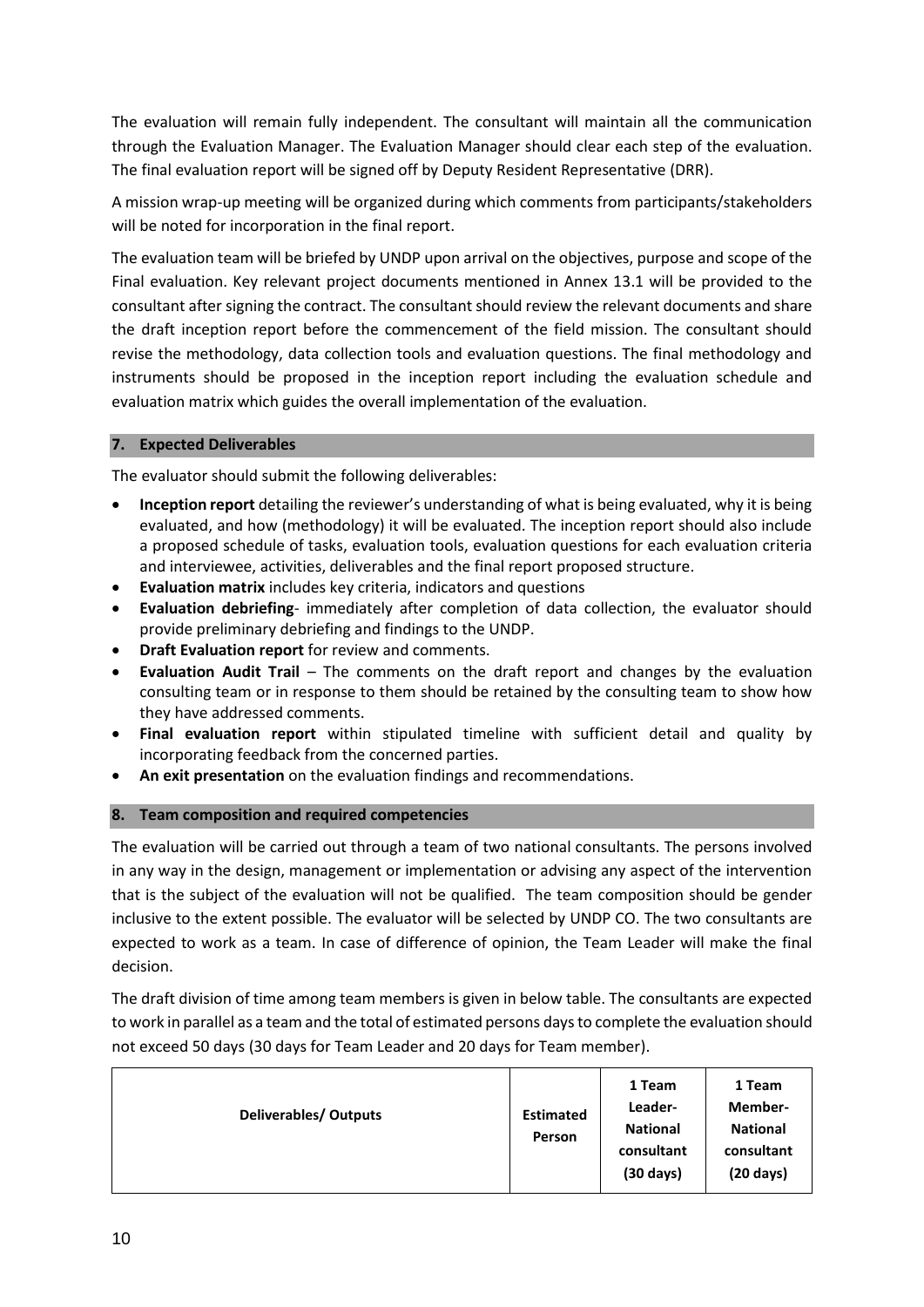|                                                                                                                                          | days to<br>Complete |    |                |
|------------------------------------------------------------------------------------------------------------------------------------------|---------------------|----|----------------|
| MTR inception report (including final methodology, data<br>collection tools and questions, proposed schedules,<br>evaluation matrix etc) | 7 days              | 5  | 2              |
| Data collection and analysis                                                                                                             | 22 days             | 12 | 10             |
| <b>MTR</b> draft report                                                                                                                  | 11 days             | 6  | 5              |
| Debrief on draft findings and recommendations to the<br>management                                                                       | 2 days              | 1  | $\mathbf{1}$   |
| Incorporation of comments and submission of the Final<br><b>Evaluation Report</b>                                                        | 8 days              | 6  | $\overline{2}$ |
| <b>Total</b>                                                                                                                             | 50 Days             | 30 | 20             |

# **8.1 Team Leader:**

Responsible for overall lead and management of the final evaluation. S/he should be responsible for the overall quality and timely submission of the evaluation reports and briefing to the UNDP, and for ensuring a gender and social inclusion perspective is incorporated throughout the evaluation work and report.

# **Major roles and responsibilities:**

- Finalizing and designing the detailed scope and methodology for the evaluation
- Ensure appropriate division of tasks within the team
- Ensure GESI perspectives are incorporated throughout the evaluation process and final report
- Gathering and review of relevant documents
- Prepare inception report, evaluation matrix including the evaluation questions, data collection instruments, etc.
- Conduct field visits in selected communities and conduct interviews with the selected target groups, partners and stakeholders
- Facilitate stakeholders' discussion and focus groups to collect, collate and synthesize information
- Analyse the data and prepare a draft evaluation report in the prescribed format
- Incorporate the feedback and finalize the evaluation report
- Coordinate with UNDP CO for evaluation related information

#### **Qualification and Competencies:**

- At least Master's degree in International Development, Development Economics/Planning, Economics, Engineering, Statistics, Social sciences or other relevant subjects;
- Demonstrated experience in designing and leading similar kinds of evaluations of development projects related to DRR/reconstruction/EQ safety or related areas
- At least seven years' experience in development projects including in earthquake-affected areas, with particular emphasis on recovery needs, resilient community infrastructures building including Disaster preparedness and Risk Reduction
- Excellent analytical and report writing skills in English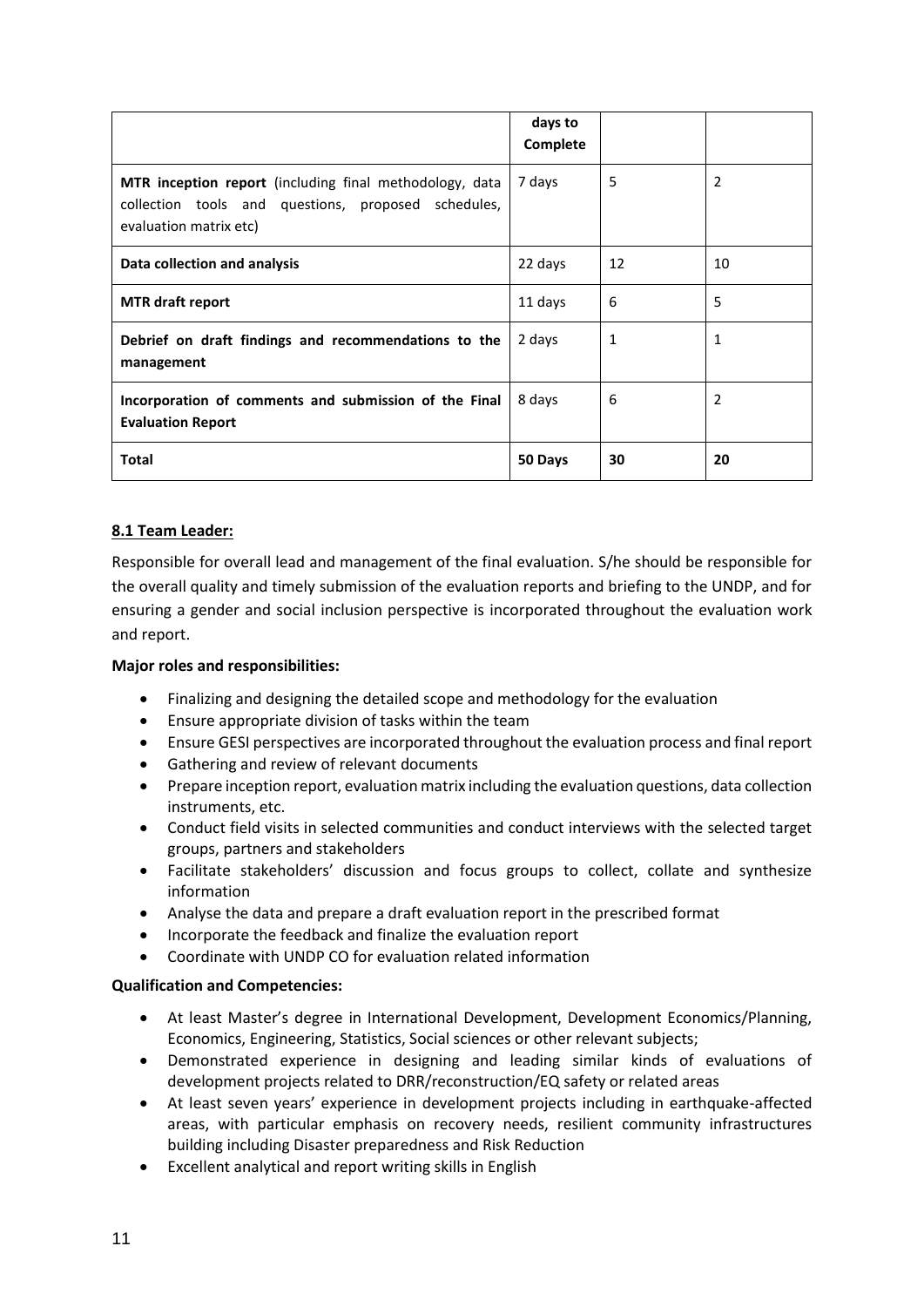- Excellent command in different data collection methods including FGDs, KIIs and Social surveys
- Adequate knowledge on GESI sensitive evaluations and human rights issues;
- Adequate knowledge and experience of disability inclusion in development projects.
- Adequate knowledge and experience in other cross-cutting areas such as equality, disability issues, rights-based approach, and capacity development
- The consultant should not be involved in designing, executing or advising any aspect of the intervention that is the subject of the evaluation

### **Language requirements**

• Excellent English and Nepali communications and writing skills

## **8.2 Team member (Engineer):**

Responsible for reviewing documents; analysing the progress, issues and challenges, particularly technical aspects of the project. S/he should support the team leader for overall implementation of the evaluation including finalizing the methodology, drafting, editing, supplementing, correcting and/or revising selected chapters of the evaluation report as assigned by the Team Leader; and assisting the Team Leader to ensure the overall quality and timely submission of the final evaluation report to UNDP.

## **Major roles and responsibilities:**

- Gathering and review of relevant documents
- Provide technical inputs to the team leader in designing the final evaluation including finalizing methodologies and data collection instruments
- Conduct field visits in selected municipalities and conduct observations of the houses reconstructed consultations and interviews with the selected target group, partners and stakeholders
- Facilitate stakeholders' discussion and focus groups to collect, collate and synthesize information especially related to technical aspects of the intervention.
- Analyse the data and support the team leader in drafting, editing, correcting and/or revising selected chapters of the evaluation reports
- Assist the team leader in finalizing the report and sharing it with stakeholders

# **Qualification and competencies**

- At least Master's Degree in an Engineering discipline: Structural/architectural, earthquake engineering
- At least 5 years demonstrated experience of conducting similar evaluations of projects related to post-disaster reconstruction and recovery, earthquake safety or related areas
- Demonstrated work experience in the field of project implementation, monitoring and evaluation, and/or project design in reconstruction and development sectors
- Demonstrated experience and understanding of gender-sensitive methodologies for conducting mapping, assessments and/or analyses of vulnerable groups.
- Excellent command in different data collection methods including FGDs, KIIs and Social Surveys.
- Strong analytical and report writing skills in English
- Adequate knowledge on gender equality and human rights issues;

# **9. Evaluation Ethics**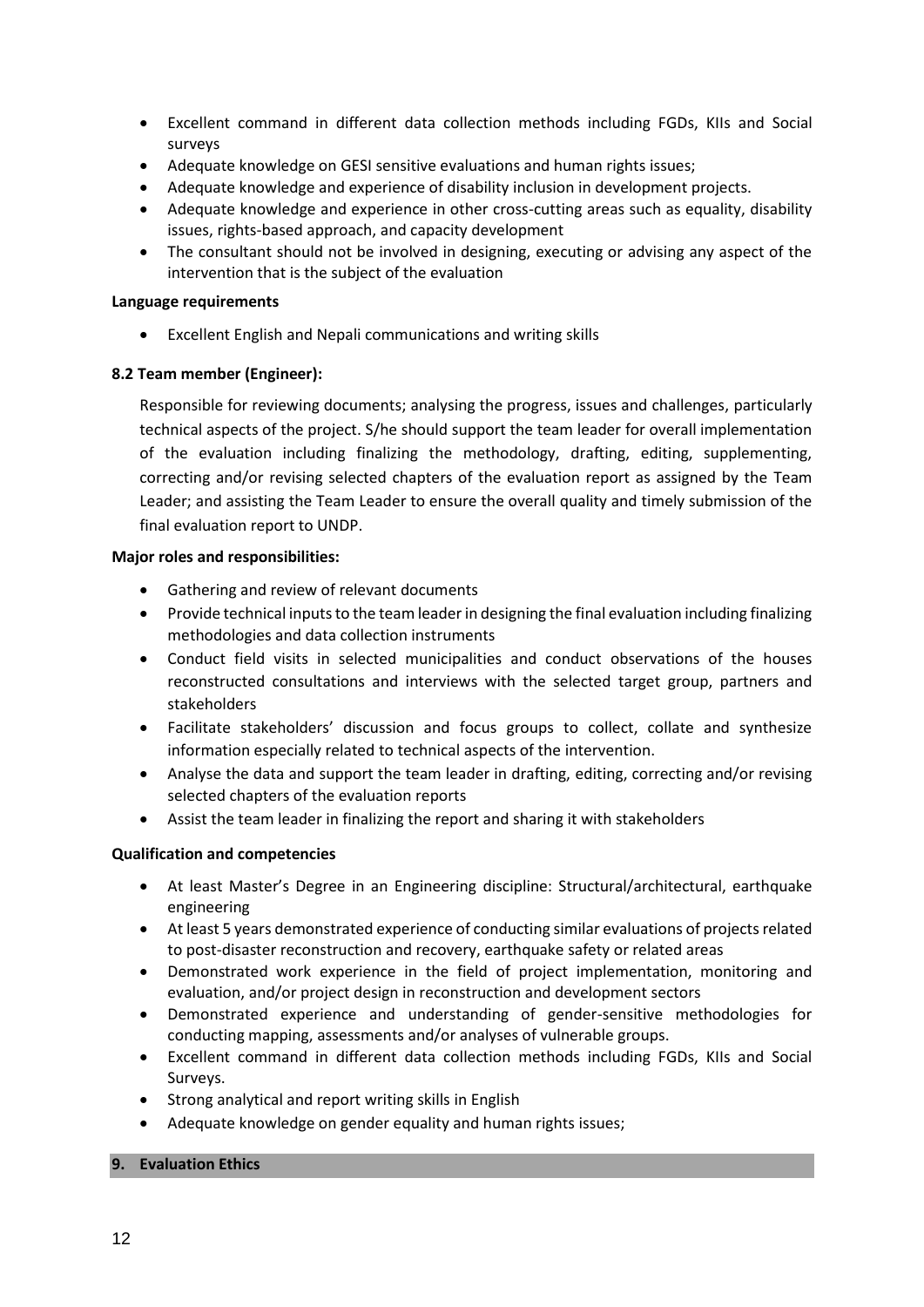This evaluation will be conducted in accordance with the principles outlined in the UNEG 'Ethical Guidelines for Evaluation'. The consultants must safeguard the rights and confidentiality of information providers, interviewees and stakeholders through measures to ensure compliance with legal and other relevant codes governing collection of data and reporting on data. The consultants must also ensure security of collected information before and after the evaluation and protocols to ensure anonymity and confidentiality of sources of information where that is expected. The information, knowledge and data gathered in the evaluation process must also be solely used for the evaluation and not for other uses without the expressed authorization of UNDP and partners.

The consultants will be held to the highest ethical standards and are required to sign a Code of Conduct upon acceptance of the assignment.

#### **10. Timeframe**

The duration of the evaluation will be maximum 30 days during September – December 2021. This will include desk reviews, primary information collection, field work, and report writing. The tentative schedule will be as follow.

| <b>Planned Activities</b>                                                                      | <b>Tentative Days</b> | <b>Remarks</b>                                                                                      |
|------------------------------------------------------------------------------------------------|-----------------------|-----------------------------------------------------------------------------------------------------|
| Desk review and preparation of design (home based)                                             | 2 days                |                                                                                                     |
| Finalizing design, methods & inception report and sharing<br>with reference group for feedback | 3 days                | UNDP needs at<br>least 3 days to<br>review<br>and<br>provide<br>feedback on the<br>inception report |
| Stakeholders' meetings and interviews in Field and<br>Kathmandu (Virtual and/or field base)    | 12 days               |                                                                                                     |
| Analysis, preparation of draft report shares for review                                        | 7 days                | UNDP needs at<br>least 10 days to<br>review<br>and<br>provide<br>comments<br>on<br>the report       |
| Incorporate comments and submit final report                                                   | 6 days                |                                                                                                     |
| Total                                                                                          | 30 days               |                                                                                                     |

#### **11. Use of Evaluation Results**

The findings of the evaluation will be used to analyse the lessons learned and way forward for future course of actions. Therefore, the evaluation report should provide critical findings and specific recommendations for future interventions.